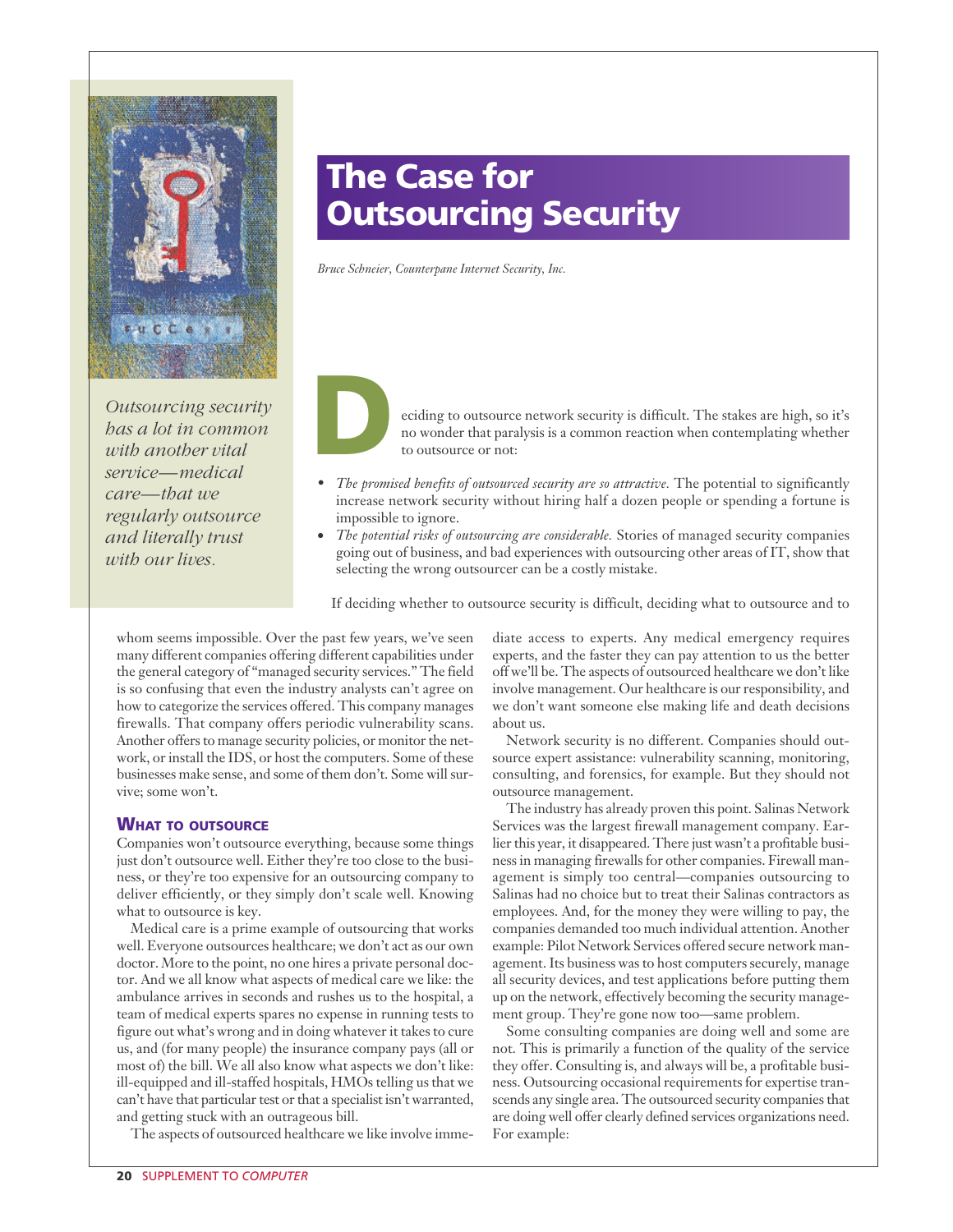- Consulting companies (such as VeriSign, @Stake, Foundstone) provide expert advice and assistance: strategic security consulting, penetration testing, forensics, and so forth.
- Security Value-Added Resellers (VARs) provide product installation and configuration.
- TruSecure provides certification and expert assistance.
- Qualsys has an automatic vulnerability scanning service.
- Counterpane provides network security monitoring.

In all of these cases, the company buying the security services retains management and ultimate control. Conversely, by not demanding a management role, the security providers offer useful, effective, and scalable services. Both win.

### **WHY OUTSOURCE SECURITY**

The primary argument for outsourcing is financial: a company can get the security expertise it needs much more cheaply by hiring someone else to provide it. Take monitoring, for example. The key to successful security monitoring is vigilance: attacks can happen at any time of the day, any day of the year. While it is possible for companies to build detection and response services for their own networks, it's rarely cost-effective.

Staffing for security expertise 24 hours a day, 365 days a year, requires five full-time employees—more when you include supervisors and backup personnel with specialized skills. Even if an organization could find the budget for all of these people, it would be very difficult to hire them in today's job market.

Retaining them would be even harder. Security monitoring is inherently erratic: six weeks of boredom followed by eight hours of panic, then seven weeks of boredom followed by six hours of panic. Attacks against a single organization don't happen often enough to keep a team of this caliber engaged and interested.

This is why outsourcing is the only cost-effective way to satisfy the requirements. Think about healthcare again. I might only need a doctor twice in the coming year, but when I need one I might need him immediately, and I might need specialists. Out of a hundred possible specialties, I might need two of them—and I have no idea beforehand which ones. I would never consider hiring a team of doctors to wait around until I happen to get sick. I outsource my medical needs to my clinic, my emergency room, my hospital. Similarly, companies will outsource network security monitoring.

Aside from the aggregation of expertise, an outsourced monitoring service has other economies of scale. It can more easily hire and train personnel, simply because it needs more employees. And it can build an infrastructure to support them. Vigilant monitoring means keeping up to date on new vulnerabilities, new hacker tools, new security products, and new software releases. Outsourced security companies can spread these costs across all customers.

An outsource company also has a much broader view of the Internet. It can learn from attacks against one customer, and use that knowledge to protect all its customers. It also faces attacks much more frequently. No matter how wealthy we are, we don't hire a doctor to sit in our living room, waiting for us to get sick. We get better medical care from a doctor who sees patient after

## **Managed Security**

Giga Information Group is a respected industry analyst; for their report on managed security services, go to www.gigaweb.com/mktg/man\_sec\_mon/cpane2.asp.

patient, learning from each one. To an outsource security company, network attacks are everyday occurrences; its experts know exactly how to respond to any given attack, because in all likelihood they have already seen it many times before.

#### **HOW TO CHOOSE AN OUTSOURCER**

It is difficult to choose an outsourcer because it's hard to tell the difference between good and bad computer security. By the same token, it's hard to tell the difference between good and bad medical care. Because most of us aren't healthcare experts, we can sometimes be led astray by bad doctors who appear to be good. So how do we choose a doctor or a hospital? I choose one by asking around, getting recommendations, and going with the best I can find. Medical care involves trust; I need to be able to trust my doctor.

Security outsourcing is no different; companies should choose an outsourcer they trust. Talking with others and asking industry analysts will reveal the best security service providers. Go with the industry leader. In both security and medical care, you don't want a little-known maverick.

Companies buying security services should also avoid outsourcers that have conflicts of interest. Some outsourcers offer security management and monitoring. This worries me. If the outsourcer finds a security problem with my network, will the company tell me or try to fix it quietly? Companies that both sell and manage security products have the same conflict of interest. Consulting companies that offer periodic vulnerability scans, or network monitoring, have a different conflict of interest: they see the managed services as a way to sell consulting services. (There's a reason companies hire outside auditors: it keeps everyone honest.) Outsourcers offering combined management and monitoring services will be among the next to disappear, I believe. If a company outsources security device management, it is essential that it outsource its monitoring to a different company.

In any outsourcing decision requiring an ongoing relationship, the financial health of the outsourcer is critical. The last thing anyone wants is to embark on a long-term medical treatment plan only to have the hospital go out of business midstream. Similarly, organizations that entrusted their security management to Salinas and Pilot were left stranded when those companies went out of business.

odern society is built around specialization; more<br>source fire and police services, government (that's<br>what a representative democracy is) and food preparation Busitasks are outsourced today then ever before. We outwhat a representative democracy is), and food preparation. Businesses commonly outsource tax preparation, payroll, and cleaning services. Companies also outsource security: all buildings hire another company to put guards in their lobbies, and every bank hires another company to drive its money around town.

*Continued on pg. 26* ➢